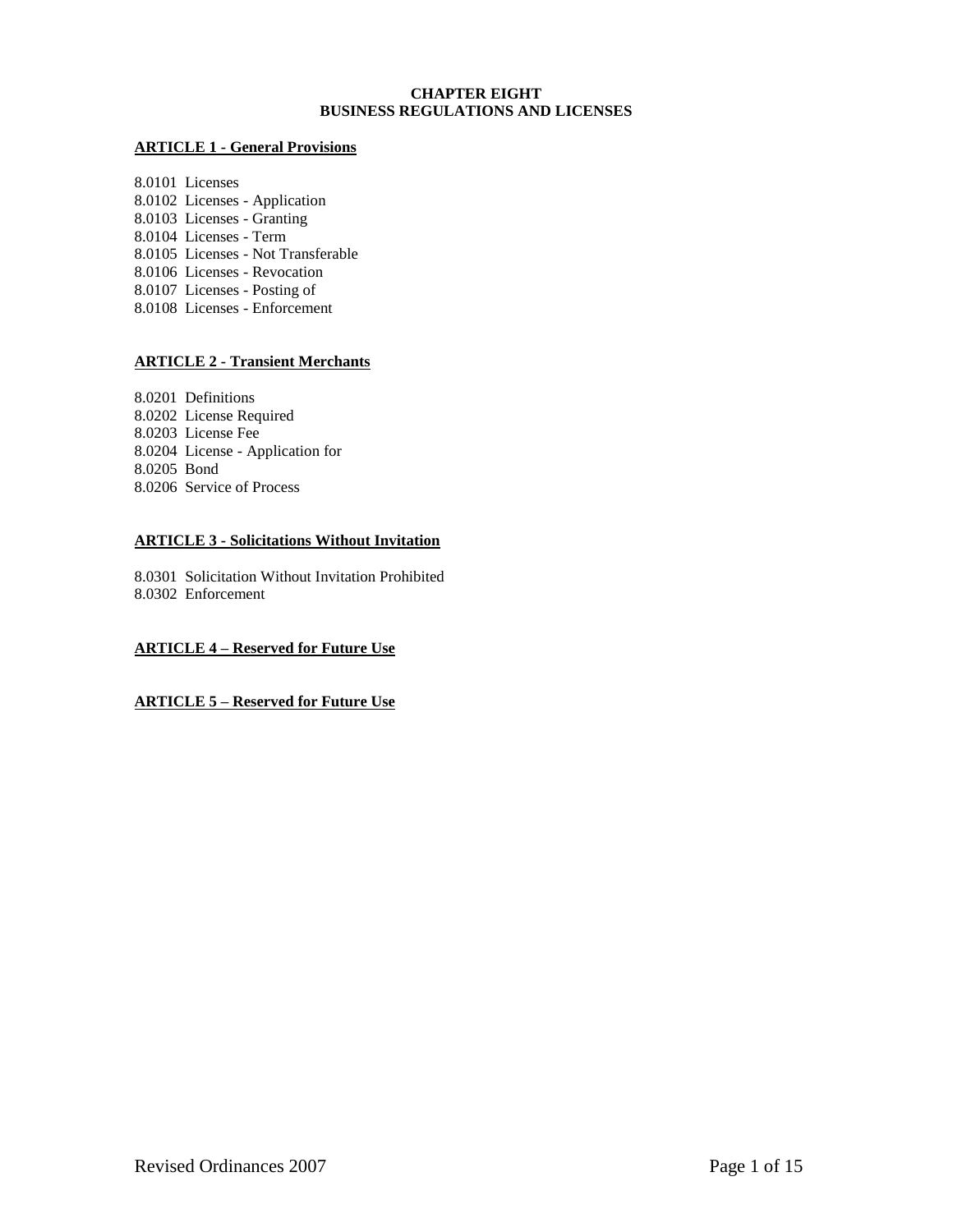### **ARTICLE 6 - Alcoholic Beverages**

8.0601 Definitions 8.0602 Exceptions 8.0603 License Required 8.0604 Licenses - Classes of - Fees 8.0605 Licenses - Term of 8.0606 License - Qualifications for 8.0607 Application for Liquor License 8.0608 License - Application Fitness 8.0609 License - Location of 8.0610 License - Granting 8.0611 License - Limit to One Applicant 8.0612 Public intoxication – Assistance – Medical care - Prosecution 8.0613 Hours and Time of Sale 8.0614 Bottle Clubs Prohibited 8.0615 Licensee's Responsibility 8.0616 Sunday Alcoholic Beverage Permit 8.0617 Gambling Prohibited - Exceptions 8.0618 Cashing Certain Checks Prohibited 8.0619 Sales Prohibited - Persons 8.0620 Minors in Licensed Premises 8.0621 Age Identification 8.0622 Street Sales Prohibited 8.0623 Premises, Equipment of 8.0624 Closed or Screened Areas 8.0625 Purchase from Licensed Wholesaler 8.0626 Toilets Required 8.0627 Deliveries - Off Licensed Premises 8.0628 Termination or Revocation of Licenses 8.0629 Penalties

## **ARTICLE 7 - Shows, Carnivals and Circuses**

8.0701 License Required 8.0702 Fees for

### **ARTICLE 8 - Validity**

8.0801 Validity

## **ARTICLE 9 - Penalty**

8.0901 Penalty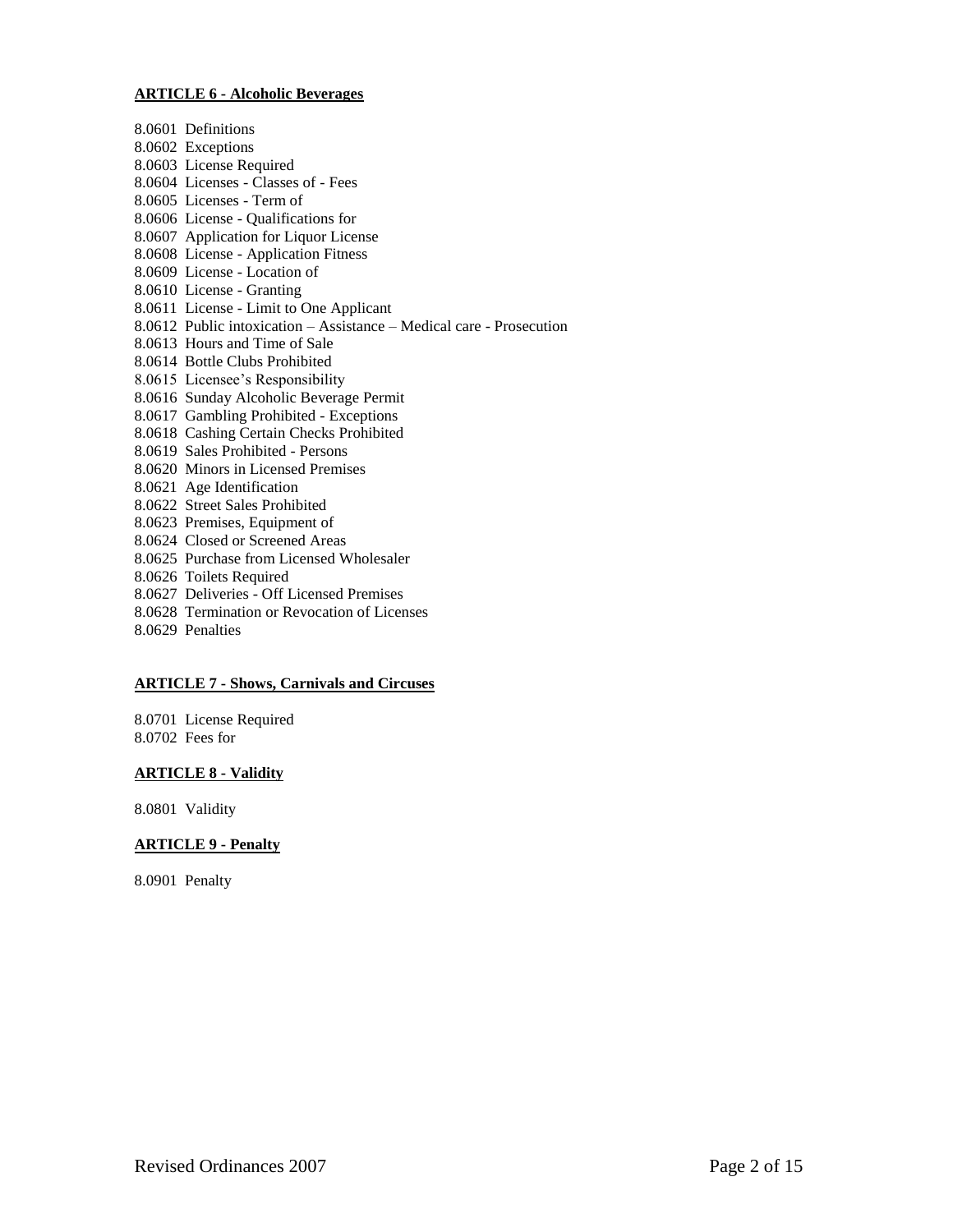# **CHAPTER EIGHT BUSINESS REGULATIONS AND LICENSES**

## **ARTICLE 1 - General Provisions**

#### 8.0101 Licenses

Unless otherwise specifically provided, licenses and permits required for a business or trade within the City shall be applied for, issued, terminated and revoked according to the provisions of this chapter.

### 8.0102 Licenses - Application

Any person desiring a license or permit under any ordinance shall make a written application and shall file the same with the City Auditor. The application shall state the purpose for which the license or permit is desired, for what length of time, the place where the business is to be carried on and the proposed sureties on any required bonds.

#### 8.0103 Licenses - Granting

The City Auditor shall receive applications for licenses and permits and grant the same in all cases where expressly authorized upon the terms and conditions specified by ordinance. If the City Auditor shall not feel authorized to grant any particular application for license or permit for any purpose not named by ordinance, the City Auditor shall report such application to the next meeting of the City Council for their action thereon.

#### 8.0104 Licenses - Term

No license or permit shall be granted for a longer period than 1 year.

All yearly licenses, except liquor licenses, or permits shall commence on the first day of January in each year and expire on the last day of December in each year. No license or permit shall be valid until signed and sealed.

Each license shall be dated the day of issuance thereof; but if the applicant or applicants shall have been acting without a license, the license shall commence with the date business commenced.

### 8.0105 Licenses - Not Transferable

No license or permit shall be assignable or transferable except by permission of the City Council. No person other than the person to whom the license is granted shall be authorized to do business or act under such license or at any other than the place specified therein. The City may grant the continuance of the business licensed to any other portion of the City, such permission to be certified by the City Auditor.

No license shall authorize any person to act under it at more than 1 place at the same time, or at any other place except as approved by the City Council. Whoever shall violate any of the provisions of this section shall be deemed to be acting without a license and shall be subject to the same penalty as prescribed for acting without a license.

### 8.0106 Licenses - Revocation

Any person who shall violate any provision of this article relating to his license may be proceeded against for any fine or penalty imposed thereby, and his license may be revoked or forfeited in the discretion of the City Council or the court before which any action may be brought for the recovery of any fine or penalty.

Any license may be revoked by the City Council at any time for cause. "Cause" shall include, but not be limited to, the following: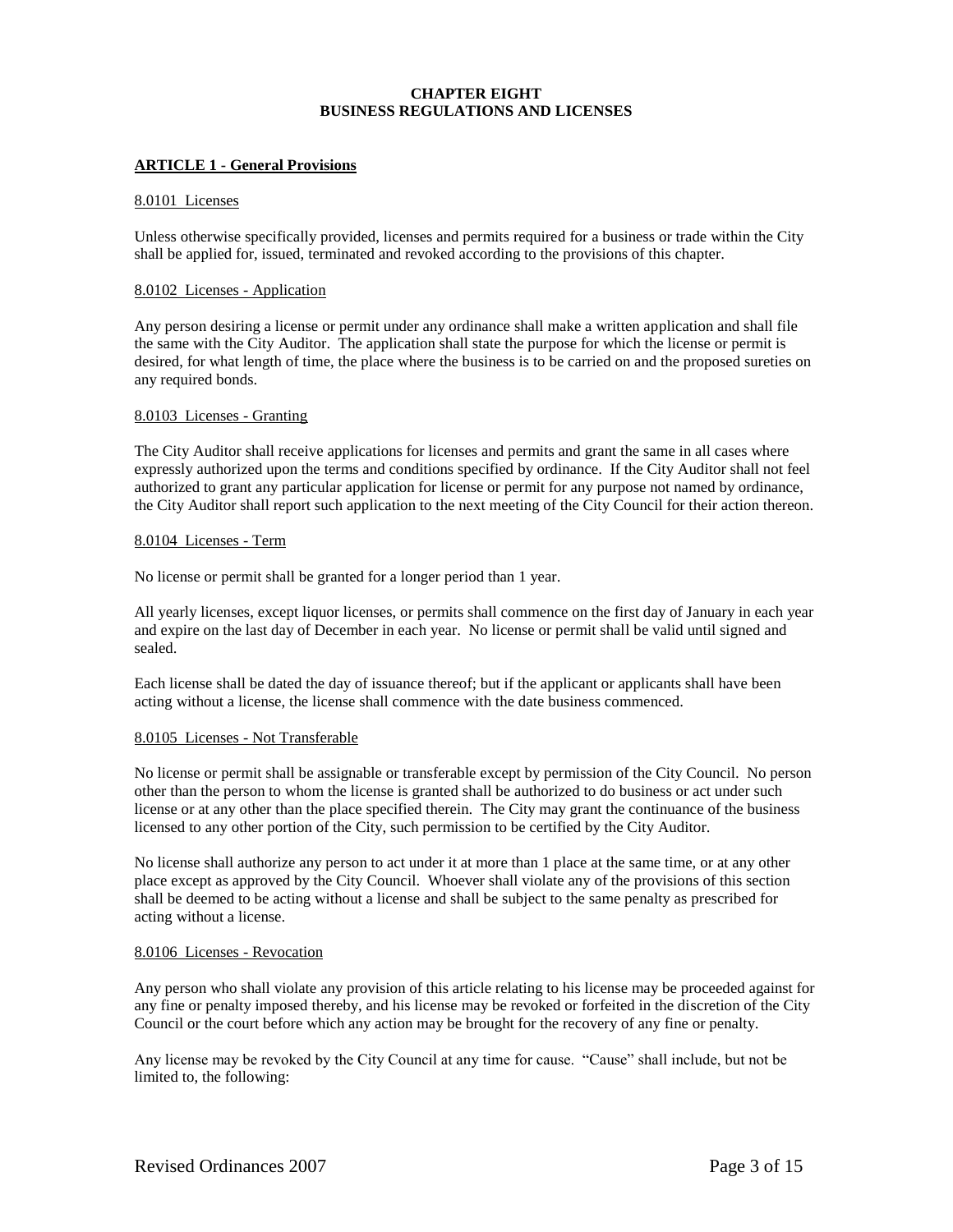1. Violation of the laws of the State of North Dakota or any of the ordinances of the City dealing with or pertaining to the business or trade licensed.

2. The willful making of any false statement as to a material fact in the application for license.

3. Permitting any disorderly or immoral practices upon the premises where the licensee is licensed to carry on the business or trade.

- 4. The death of a licensee.
- 5. When the licensee ceases business at the location licensed.
- 6. When the licensee ceases to be a legal and bona fide citizen of the State of North Dakota.

When the license is terminated, or revoked for cause, the licensee or those claiming under the licensee, shall not be entitled to any return of any portion of the license fee previously paid to the City.

### 8.0107 Licenses - Posting of

All licenses and permits issued for the operation of any business establishment, trade or any part of the operation thereof, shall be posted in a conspicuous place in the main business establishment. Where badges representing permits or licenses are issued to be worn by an individual, such licensee shall wear such badge during the normal course of employment for which said badge was issued.

### 8.0108 Licenses - Enforcement

All city officials having duties to perform with reference to licensed premises, including all police officers, shall have authority to enter the licensed premises with or without a search warrant to check for violations by the licensee.

## **ARTICLE 2 - Transient Merchants**

### 8.0201 Definitions

For the purpose of this article "Transient merchant" includes any person, individual, co-partnership or corporation, either as principal or agent, who engages in, does or transacts any temporary or transient business, either in one locality or in traveling from place to place selling goods, wares and merchandise who does not intend to become and does not become a permanent merchant of the City and who, for the purpose of carrying on such business, hires, leases, occupies or uses a building, structure, lots, tract, railroad car or motor vehicles for the exhibition and sale of such goods, wares and merchandise.

The person, individual, co-partnership or corporation so engaged shall not be relieved from complying with the provisions of this article merely by reason of associating temporarily with any local dealer, trader, merchant or auctioneer or by conducting such transient business in connection with, as a part of or in the name of any local dealer, trader, merchant or auctioneer.

Livestock, agricultural products and local non-profit entities are excluded from this section.

### 8.0202 License Required

It shall be unlawful to do business as a transient merchant without having first secured a license therefore. For the purpose of this article, any merchant engaging or intending to engage in business as a merchant in the City for a period of time not exceeding 100 days shall be considered as a transient merchant, provided that peddlers shall not be considered transient merchants.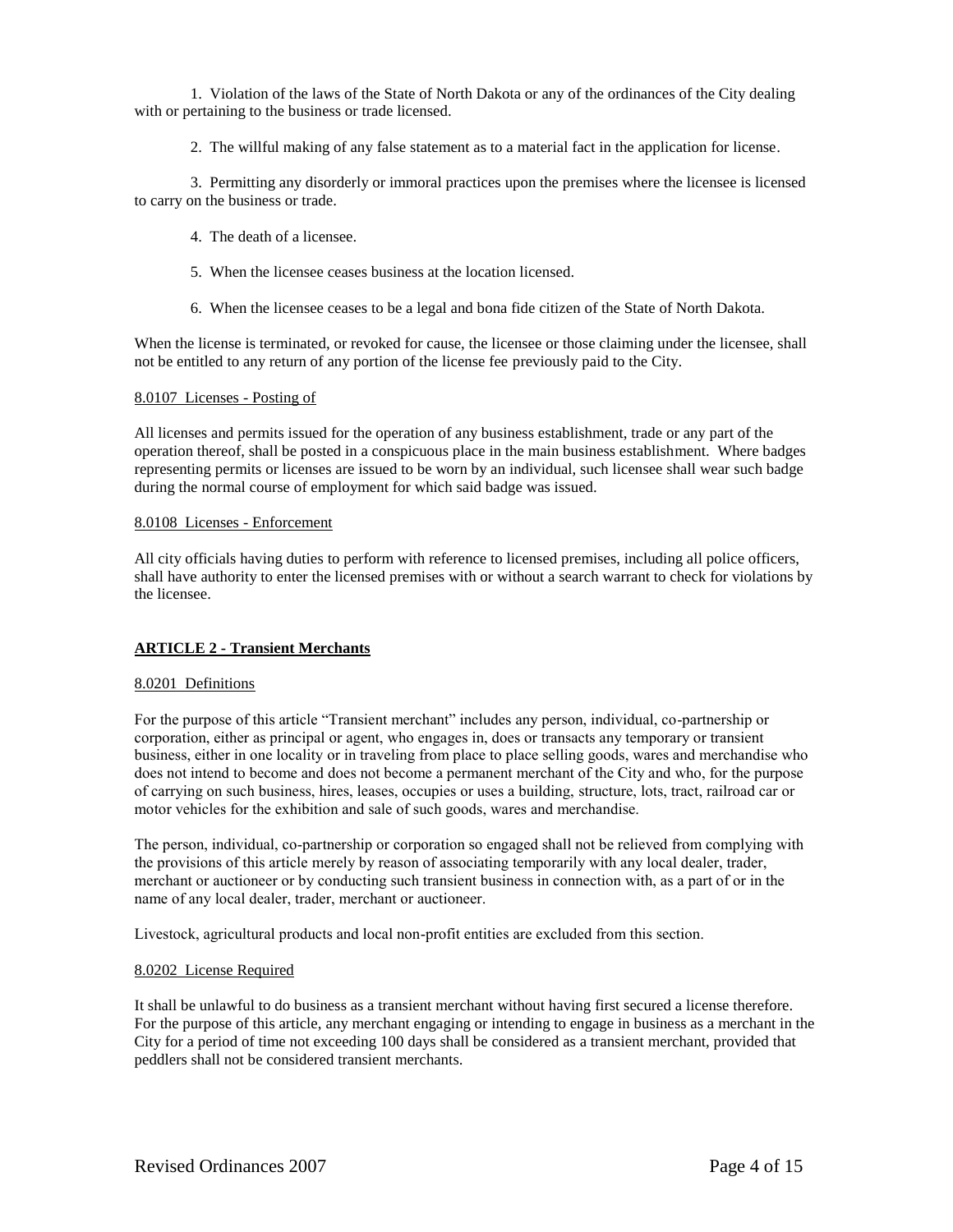## 8.0203 License Fee

The license fee to be required of all transient merchants for the transaction of such business is hereby fixed by the Fees and Rates Resolution. (Source: North Dakota Century Code Section 51-04-09)

# 8.0204 License - Application for (Source: NDCC 51-04-02 and 51-04-07)

Applicants for license, whether an individual, co-partnership or corporation, shall file with the City Auditor a written application signed by the applicant if an individual, by all partners if a partnership or by the president if a corporation, showing:

1. Applicant's name, present residence, present home address, present business address, and if a corporation, under the laws of what state the same is incorporated;

2. The name, present residence, present home address and present business address of the person or persons having the management or supervision of applicant's business during the time that it is proposed that it will be carried on in the City;

3. The residence, business address and type of business in which applicant has been engaged in the previous 2 years;

4. The residence, business address and type of business in which the person having the management or supervision of applicant's business has been engaged in the previous 2 years;

5. The place or places in the City, where it proposes to carry on business, and the length of time that said business shall be conducted;

6. The kind of business to be conducted;

7. The name and address of the auctioneer, if any, who will conduct the sale; and

8. A statement of the nature, character and quality of the goods, wares or merchandise to be sold or offered for sale, the invoice value and quality of such goods, wares and merchandise, at auction, by direct sale or by direct sale and by taking orders for future delivery; where the goods or property to be sold are manufactured or produced, and where such goods or products are located.

 9. A copy of the transient merchant license issued by the state of North Dakota under the rules and regulations contained in NDCC Section 51-04-02 and 51-04-07.

8.0205 Bond (Source: NDCC 51-04-03)

Before any license shall be issued to a transient merchant, the applicant shall file with the City Auditor a copy of the security bond or cash deposit paid to the Attorney General's Office pursuant to NDCC 51-04-03.

### 8.0206 Service of Process

Before any license as herein provided shall be issued for engaging in business as a transient merchant, such applicant shall file with the City Auditor a copy of the instrument appointing the Attorney General as the agent to accept issue of process or otherwise comply with the regulations set forth in NDCC 51-04-07.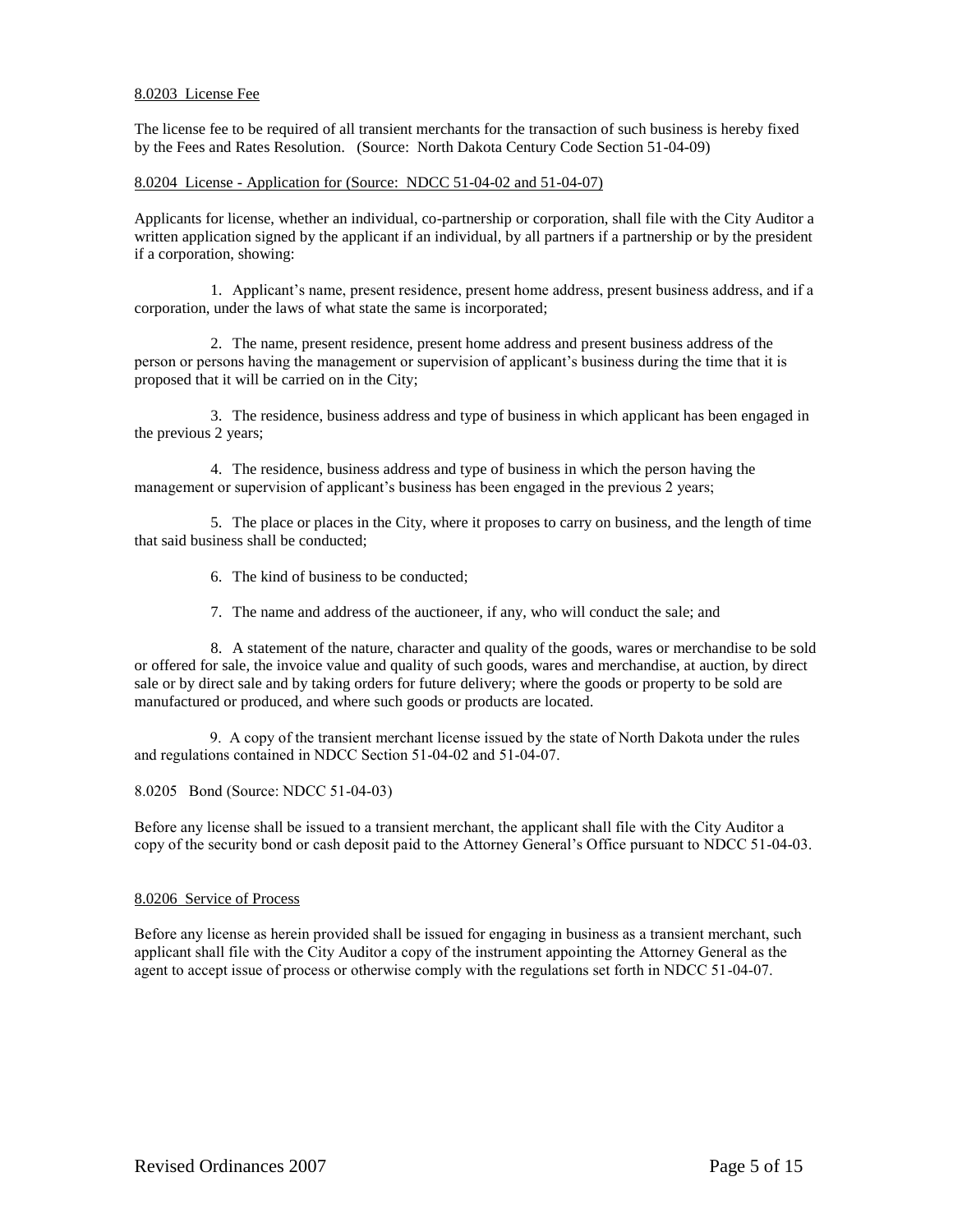## **ARTICLE 3 - Solicitation Without Invitation**

### 8.0301 Solicitation Without Invitation Prohibited

The practice of going in and upon private residences or privately owned property by solicitors, peddlers, hawkers, itinerant merchants, transient vendors of merchandise, photographers and magazine and periodical subscription agents, not having been requested or invited to do so by the owner or owners, occupant or occupants of such private residences or private property, for the purpose of soliciting orders for the sale of goods, wares and merchandise or for the purpose of disposing of or peddling or hawking the same or for the purpose of soliciting subscriptions to magazines or periodicals or for the purpose of taking photographs is hereby declared to be a nuisance and unlawful.

### 8.0302 Enforcement

The chief of police and all police officers in the City are hereby required and directed to suppress the same and to abate any such nuisance.

## **ARTICLE 4 – Reserved for Future Use**

## **ARTICLE 5 – Reserved for Future Use**

### **ARTICLE 6 - Alcoholic Beverages**

#### 8.0601 Definitions

For the purpose of this article:

1. "Alcoholic beverages" shall mean any liquid suitable for drinking, which contains one-half of one percent or more of alcohol by volume.

2. "Beer" shall mean any malt beverage containing more than one-half of one percent of alcohol by volume.

3. "Licensee" shall mean any person, firm, corporation, association or club that shall have secured a license pursuant to provisions of this chapter or their agent or employee.

4. "Liquor" shall mean any alcoholic beverage except beer.

5. "Person" shall mean and include any individual, firm, corporation, association, club, copartnership, society or any other organization; and shall include the singular and the plural.

6. "Sale" and "sell" shall mean all manner or means of furnishing alcoholic beverages, including the selling, exchange, barter, disposition of and keeping for sale of such alcoholic beverages.

7. "Package" and "original package" shall mean and include any container or receptacle containing an alcoholic beverage, which container or receptacle is corked or sealed by the manufacturer thereof and which cork or seal has not been removed or broken prior to the sale of such package to the purchaser.

8. "Club" or "lodge" shall include any corporation or association organized for civic, fraternal, social or business purposes or the promotion of sports, which has at least 200 members at the time of application for license.

9. "Retail sale" shall mean the sale of alcoholic beverages for use or consumption and not for resale.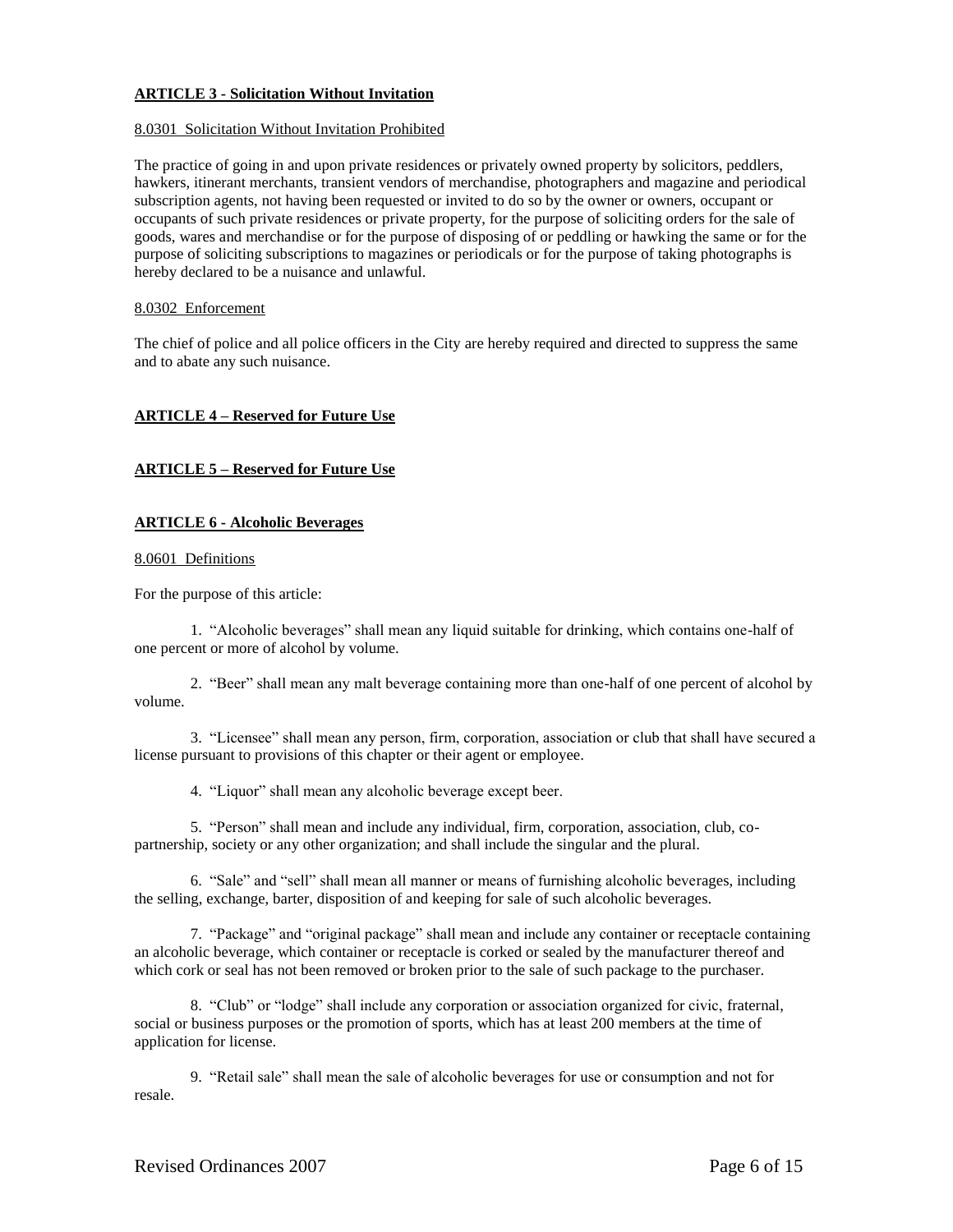10. "Off-sale" shall mean the sale of alcoholic beverages in original packages for consumption off or away from the premises where sold, and an off-sale license shall authorize the person named therein to conduct such off-sales only at the place designated in such license and not elsewhere, and shall not permit the opening of the package sold on the premises where sold. Such sale must in each case be completed by delivery of the liquor sold to the actual purchaser thereof on the licensed premises.

11. "On-sale" shall mean the sale of alcoholic beverages for consumption only on the premises where sold, and an on-sale license shall authorize the licensee to conduct such on-sales only at the place designated in such license and not elsewhere.

### 8.0602 Exceptions

This article shall not apply to wines delivered to priests, rabbis and ministers for sacramental use.

This article shall not be construed to apply to the following articles, when they are unfit for beverage purposes:

- 1. Denatured alcohol produced and used pursuant to Acts of Congress and the regulations thereunder.
- 2. Patent, proprietary, medical, pharmaceutical, antiseptic and toilet preparations.
- 3. Flavoring extracts, syrups and food products.
- 4. Scientific, chemical and industrial products; nor to the manufacturer or sale of said articles containing alcohol.

### 8.0603 License Required

No person shall sell at retail within the city limits any alcoholic beverage without first having obtained a license. This section shall not apply to public carriers engaged in interstate commerce.

## 8.0604 Licenses - Classes of - Fees (Source: North Dakota Century Code Section 5-02-03)

The fees for each class of license shall be as set forth in the Fees and Rates Resolution.

For a population of less than 1500, as determined by the latest US census, there shall only be allowed 3 on and off sale licenses, and 1 off sale license.

For a population of 1500 or more, as determined by the latest US census, there shall be allowed 4 on and off sale licenses, and 2 off sale licenses.

An on and off sale license may be reduced to an on sale license by the City Council, but shall not allow an additional off sale license, and must be requested in writing acknowledging the same.

In the event of an annexation of property with an existing license holder, issued by proper authority and in good faith, that same class license shall be in addition to the above.

### 8.0605 Licenses - Terms of

All licenses issued hereunder shall be for a period of not more than 1 year and shall expire on the 30th day of June in each year. Where a license is granted for a period less than 1 year, any subsequent renewal thereof must be made for the full annual term.

If an application is made for license during the license year for the remainder of the year, the fees shall be proportional to represent the number of whole months that said license would be in effect.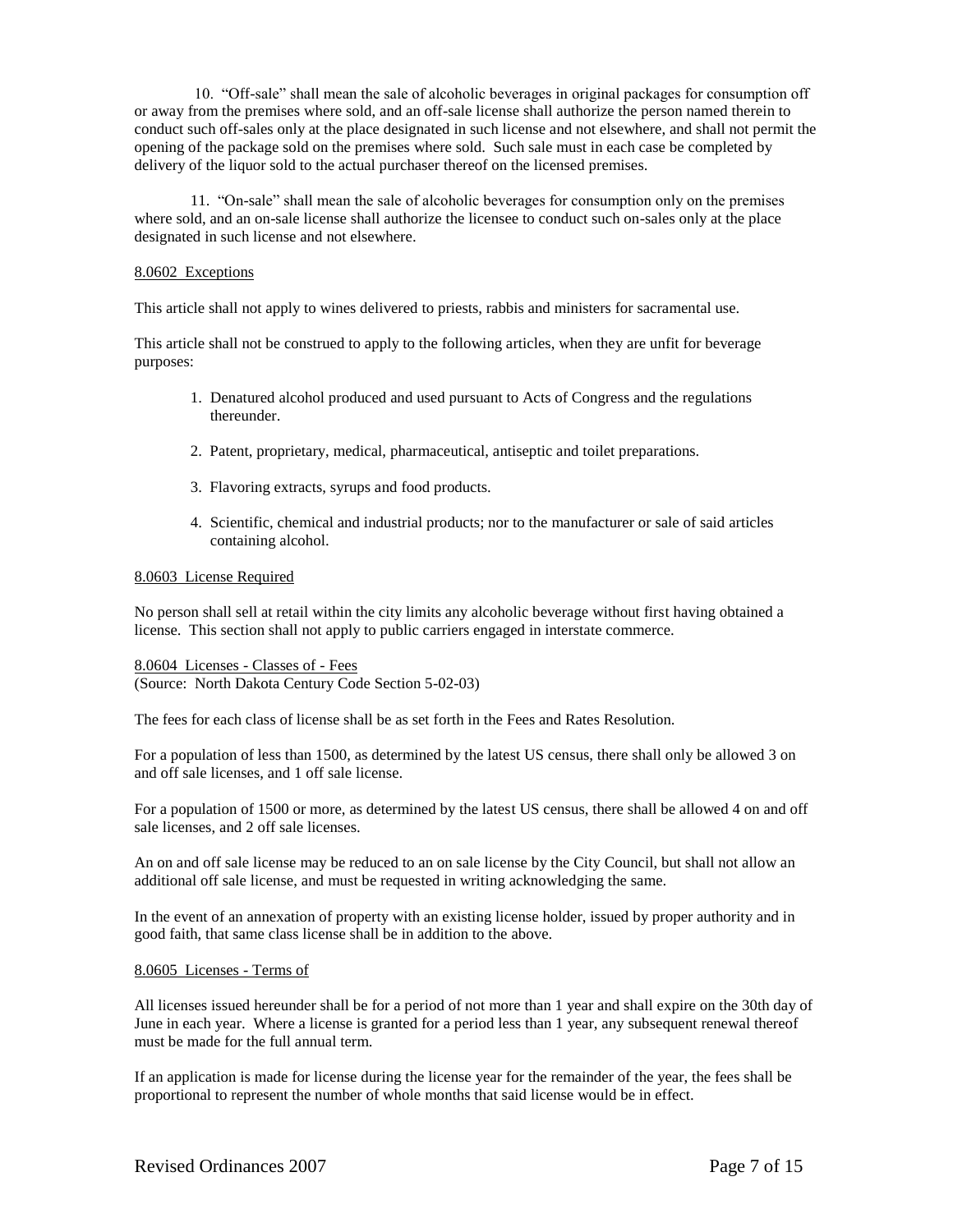## 8.0606 License - Qualifications for

No retail license shall be issued to any person unless the applicant shall file an application showing the following qualifications:

1. Applicant, if an individual, must be a legal resident of the United States, a resident of the State of North Dakota and a person of good moral character.

2. If applicant is a corporation, the manager of the licensed premises and the officers, directors and stockholders must be legal residents of the United States and persons of good moral character. Corporate applicants must first be properly registered with the Secretary of State

3. If applicant is a co-partnership, all the members must be legal residents of the United States and of good moral character.

4. Applicant or manager must not have been convicted of a felony.

5. Building in which business is to be conducted must meet local and state requirements regarding the sanitation and safety.

6. Taxes on property for which application for license is made must not be delinquent.

7. An application for a location on property excluded from property tax must agree to pay an annual Use Tax as determined by the City Assessor for the building using the same formula and procedures as determining the valuation and taxation of other commercial property.

8. If applicant's place of business is to be conducted by a manager or agent, said manager or agent must possess the same qualifications required of the licensee.

## 8.0607 Application for Liquor License

Any person desiring a license to sell alcoholic beverages at retail shall make and present a written verified application to the City Council, filed with the City Auditor, containing the following information:

1. The name and address of the applicant; if the applicant is a co-partnership, the name and address and place of residence of each member of said co-partnership; if the applicant is a corporation, the name and address of the officers of the corporation and the manager of the licensed premises.

2. Whether the applicant is a citizen of the United States, and if a naturalized citizen, the date and place of naturalization and place of residence of the applicant for a period of one year last preceding the date of application; if the applicant is a co-partnership the same preceding information for each member of said co-partnership; and if the applicant is a corporation, the date of incorporation, the state where incorporated, the purpose for which said corporation was incorporated and if such corporation is a subsidiary of any corporation, the name of the parent corporation.

3. The legal description and the address of the premises for which license is sought.

4. The date on which the applicant acquired title to the premises, and if the applicant does not have title to said premises, the name and address of the owner.

5. Whether there are any delinquent taxes against the premises.

6. Whether the applicant has ever engaged in the sale or distribution of alcoholic beverages prior to this application, and if so, the type of business and place, and the date the applicant first began to operate.

7. Whether the applicant has ever had a license revoked or cancelled, and if so, the date of cancellation, the place and authority canceling the same, and the reason.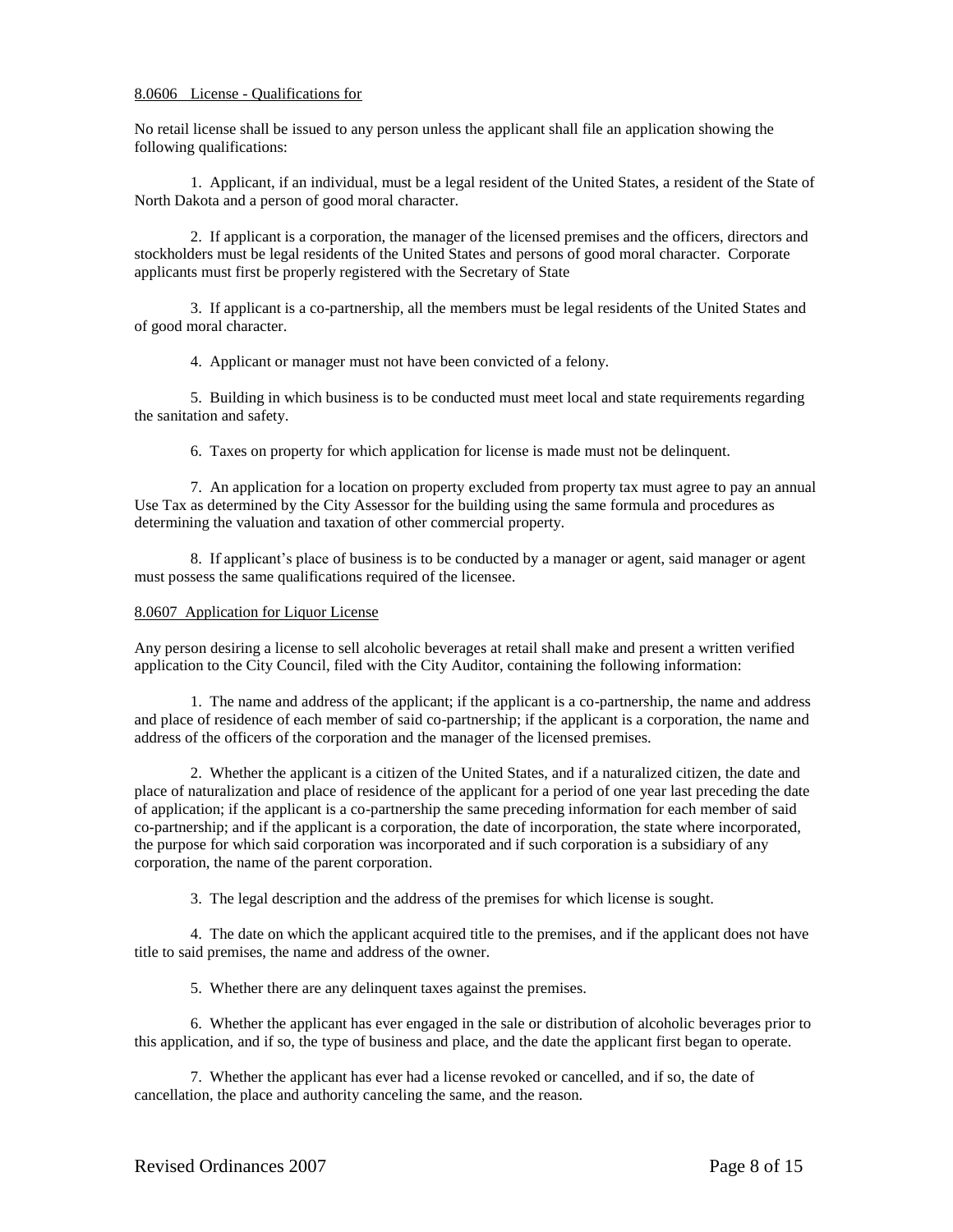8. Whether the applicant has ever been convicted of the violation of any law of the United States or of any state, or of the violation of any local ordinance with regard to the manufacture, sale, distribution or possession of alcoholic beverages, and if so, the date, place, and courts in which said convictions were had.

9. Whether the applicant has ever had a license for the sale of alcoholic beverages revoked for any violation of state laws or local ordinances, and if so, the names of the bodies revoking such license, the date of such revocation and the reasons assigned therefore.

10. Whether the applicant has ever been convicted of any other crime than stated above, in this state or any other state, or under any federal law, and if so, the date of such conviction, the name of the crime for which convicted, the amount and terms of sentence passed and the court in which convicted.

11. The name and address and the place of residence for a period of one year prior to the date of application of any person who will have charge, management or control of the establishment.

12. Whether any other person than the applicant has any right, title, estate or interest in the leasehold or in the furniture, fixtures or equipment in the premises for which license is sought, and if so, the name and address of such person together with a statement of the interest so held.

13. Whether the applicant has any interest whatsoever directly or indirectly, in any other establishment dispensing alcoholic beverages, either at wholesale or retail, within or without the State of North Dakota, and if so, the names and addresses of such establishments. This provision is meant to include the holders of capital stock in any corporation dealing in alcoholic beverages, either at wholesale or retail, within the borders of the United States.

14. The occupations that the applicant has followed during the past five years.

15. The names and addresses of at least three business references.

16. Whether the applicant is rated by any commercial agency, and if so, the name and address of said agency.

17. Whether the applicant is engaged in any other business or intends to be engaged in any other business than the sale of alcoholic beverages under the license for which application is made, and if so, the type of business, and if an employee, the name and address of the employer.

18. The classification of license applied for.

19. If the applicant is a lodge or a club, the date of organization, the number of members, the purpose for which organized and the purpose for which profits to be derived from the sale of alcoholic beverages are to be applied; and whenever required by the City Council a list of the members.

20. A statement by the applicant that he consents to entry and inspection of the premises or any part thereof at any time by any police officer of this City or of the State of North Dakota.

### 8.0608 License - Application Fitness

The chief of police shall, upon the filing of an application investigate the facts and the character, reputation and fitness of the applicant and shall report on said matters to the City Council.

#### 8.0609 License - Location of

No license shall be issued to any person, firm or corporation to engage in the sale of beer or alcoholic beverages without approval as to the location by the City Council. The application for approval shall be in writing and shall be filed with the City Council. At the time of hearing, the City Council shall in its discretion determine if said location is in harmony with the public interest and welfare of the community and shall consider among other things the following factors: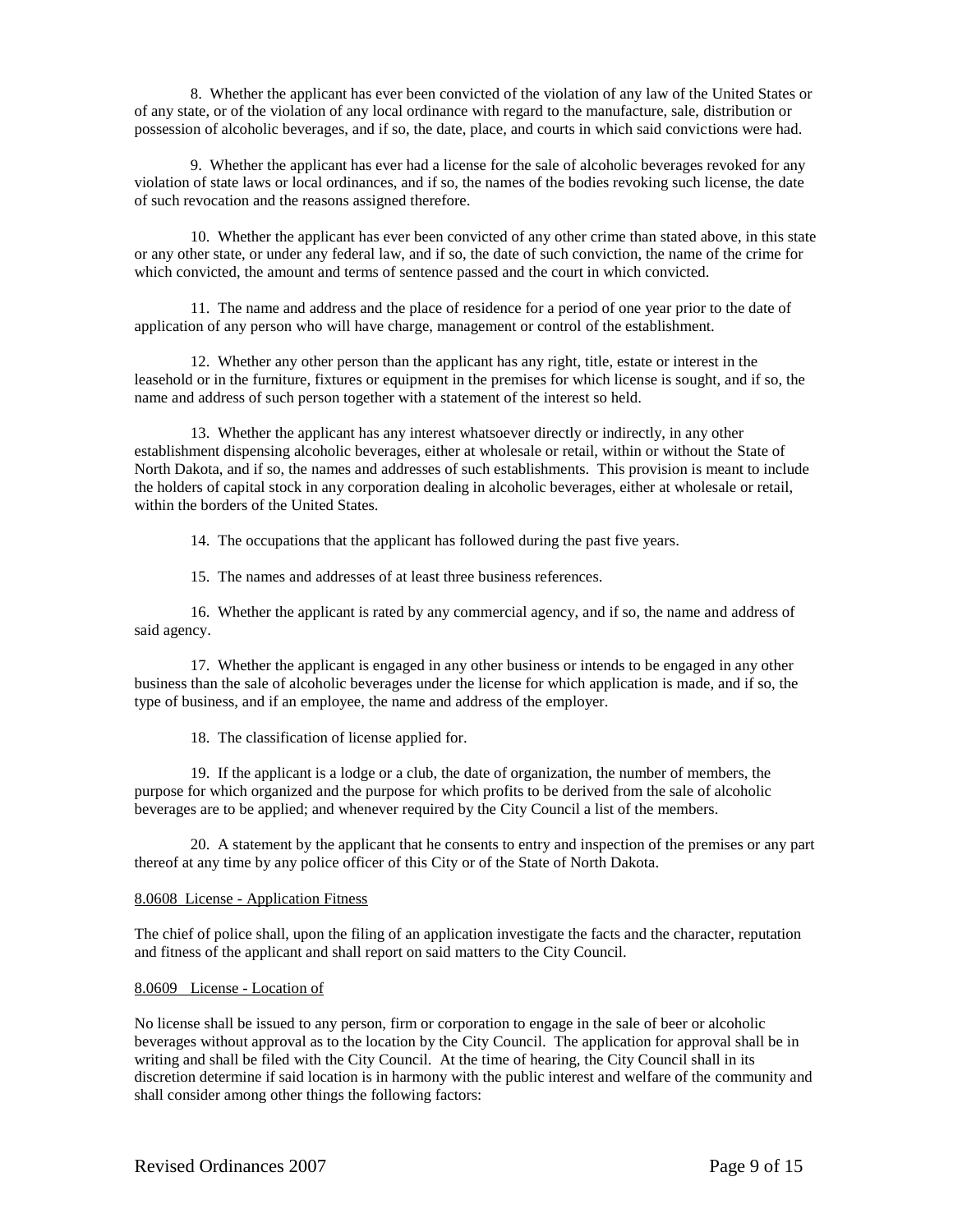- 1. The convenience of police regulations.
- 2. Public health and sanitation.
- 3. Proximity of other licensed businesses.
- 4. Proximity of schools, churches, funeral homes, public buildings or buildings used by minors.
- 5. Any protests of neighboring property owners or occupants.
- 6. Zoning regulations.
- 7. Proposed on- or off-sale or both licenses.
- 8. Interference with or proximity to residential property.
- 9. Interference with neighboring property.
- 10. Suitability of premises for sale of beer, liquor or alcoholic beverages.
- 11. Public convenience and necessity.

## 8.0610 License - Granting

After the City Council has received the application, they shall meet and consider the same. If they find the applicant meets the qualifications for a license and are satisfied as to the completeness and the accuracy of the information contained in the application, they may grant the license. If they find the applicant does not meet with the qualifications or they are not satisfied as to the completeness or accuracy of the information, they may request the applicant supply more verified information or they may reject it.

## 8.0611 License - Limit to One Applicant

Not more than one license of each classification shall be issued or granted to any applicant; and each license shall be valid only for the specific premises licensed except for when an off-premise event permit is issued by the City Council. (Rev 8-1-17)

## 8.0611 (1) Event permit authorized – Penalty.(Amended 6-19-17)

- 1. The local City Council may by permit authorize a qualified alcoholic beverage licensee licensed under this chapter to engage in the sale of alcoholic beverages at events designated by the permit. For purposes of this section, "qualified alcoholic beverage licensee" means a licensee in a city that imposed a city lodging restaurant tax on July 31, 1993, who paid such tax and who continues to pay any such tax imposed by the city or a licensee in a county, a licensee in a city that did not impose a city lodging and restaurant tax on July 31, 1993, or a tribal licensee. The fee for the local permit may be set by resolution at not more than twenty-five dollars. The permit may not be valid for a period greater than fourteen days and may include Sundays. The City Council may establish rules to regulate and restrict the operation of an event permit. Any person who dispenses, sells, or permits the consumption of alcoholic beverages in violation of this section or the conditions of a permit is guilty of a class B misdemeanor.
- 2. The City Council may authorize persons under twenty-one years of age to remain in the area of the event, or a portion thereof, where beer, wine, or sparkling wine may be sold pursuant to the permit. However, this authorization must be subject to the following minimum conditions:
	- a. The area where persons under twenty-one years of age may remain must be specifically set forth in the permit;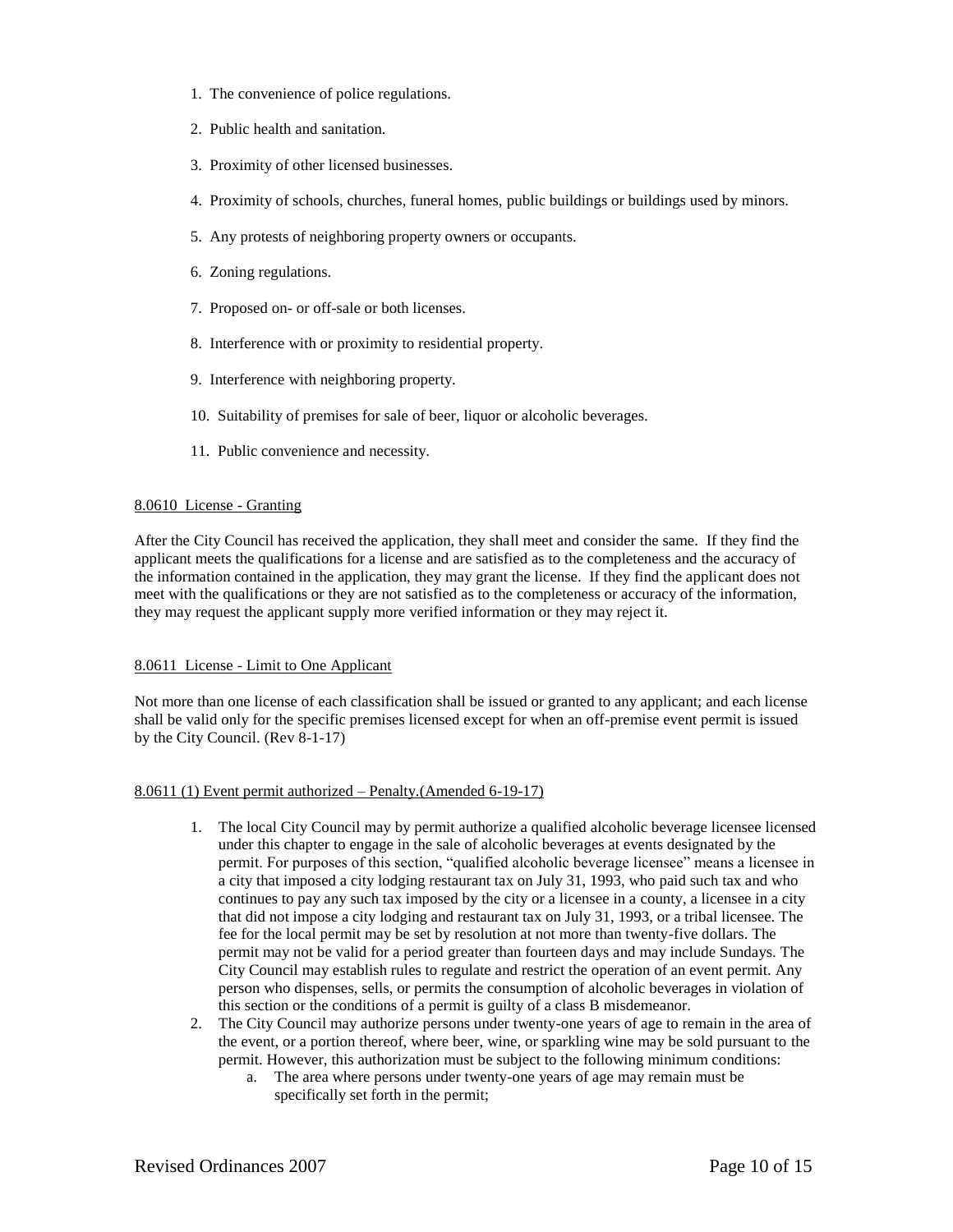- b. Only employees of the qualified alcoholic beverage licensee who are at least twentyone years of age may deliver and sell the beer, wine, or sparkling wine; and
- c. Subject to N.D.C.C. Section 5-02-06, the area where persons under twenty-one years of age may remain may not be the qualified alcoholic beverage licensee's fixed or permanent licenses premises as shown on the state and local governing body's alcoholic beverage license issued pursuant to N.D.C.C. Section 5-02-01; and
- d. No person under twenty-one years of age within the area described in the permit may consume, possess, or receive alcoholic beverages. (Effective 8-1-2017)

# 8.0612 Public intoxication – Assistance – Medical care - Prosecution

A peace officer has authority to take any apparently intoxicated person to the person's home, to a local hospital, to a detoxification center, or, whenever that person constitutes a danger to that person or others, to a jail for purposes of detoxification.

A duly licensed physician of a local hospital or a licensed addiction counselor of a detoxification center has authority to hold that person for treatment up to seventy-two hours. That intoxicated person may not be held in jail because of intoxication more than twenty-four hours. An intoxicated person may not be placed in a jail unless a jailer is constantly present within hearing distance and medical services are provided when the need is indicated.

Upon placing that person in a hospital, detoxification center, or jail, the peace officer shall make a reasonable effort to notify the intoxicated person's family as soon as possible. Any additional costs incurred by the city or county on account of an intoxicated person shall be recoverable from that person. No person may be prosecuted in any court solely for public intoxication. Law enforcement officers may utilize standard identification procedures on all persons given assistance because of apparent intoxication. (Source NDCC 5-01-05.2)

## 8.0613 Hours and Time of Sale (Revised 6-19-17)

A person may not dispense or permit the consumption of alcoholic beverages on a licensed premises between two a.m. and eleven a.m. on Sundays, between the hours of two a.m. and eight a.m. on all other days of the week, or on Christmas Day, or after six p.m. on Christmas Eve. In addition, a person may not provide offsale after two a.m. on Thanksgiving Day or between two a.m. and noon on Sundays. A person who violates this section is guilty of a Class A misdemeanor. (eff 8-1-17)

### 8.0614 Bottle Clubs Prohibited

Any person operating an establishment whereby persons are allowed to bring their own alcoholic beverages on the premises where the proprietor sells soft drinks, mix, ice, or charges for bringing such beverages on the premises, is guilty of an offense.

### 8.0615 Licensee's Responsibility

Every licensee is responsible for the conduct of his place of business and is required to maintain order and sobriety, permitting no disorderly conduct on the premises. Alcoholic beverages shall not be served to any intoxicated person nor shall any intoxicated person be permitted to remain upon the premises.

## 8.0616 Sunday Alcoholic Beverage Permit **(Repealed 6-19-17 effective 8-1-17)**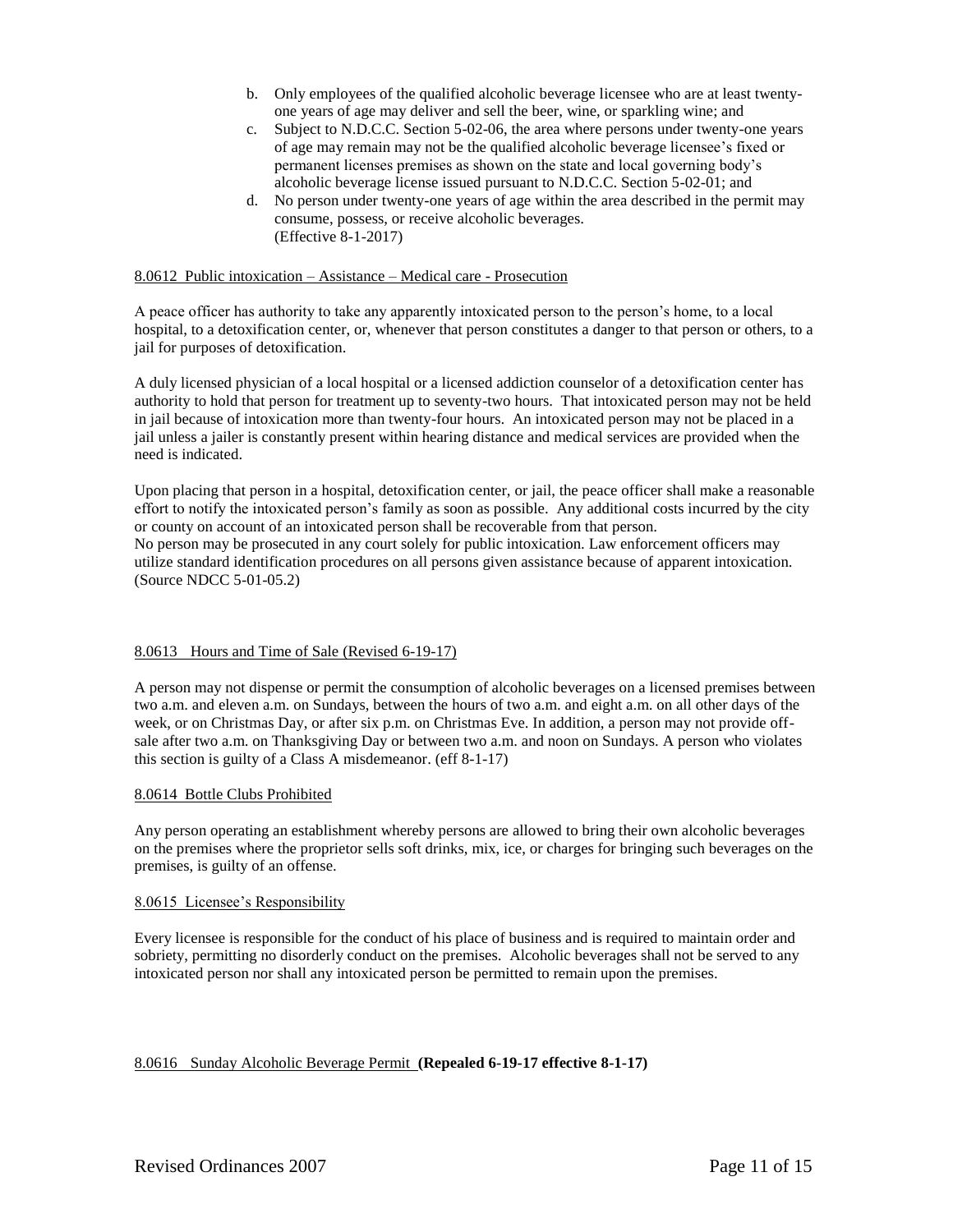### 8.0617 Gambling Prohibited - Exceptions

No licensee hereunder shall be permitted to have or maintain on the licensed premises any gambling device, slot machine, punch board or any other machine or device of similar nature, nor shall gambling whether by cards, dice or otherwise, of any nature, be permitted upon the licensed premises. Any violation of this section shall be sufficient cause for the revocation of the license issued hereunder, and such license shall be revoked upon conviction of any such violation. This section shall not apply to gambling or games of chance conducted by a licensee under the authority of a valid and subsisting permit issued by the City Council or license issued by the State of North Dakota.

### 8.0618 Cashing Certain Checks Prohibited

No licensee hereunder shall cash any bank check, voucher, order or document of any kind drawn by a county welfare board or any state or federal agency in payment for wages made for work done on any so-called work relief project, or for relief purposes, which by its terms authorizes or permits any person presenting such bank check, voucher, order or document to receive payment of money.

### 8.0619 Sales Prohibited - Persons

No licensee, his agent or employee shall sell any alcoholic beverages to a person under 2) years of age, a habitual drunkard, an incompetent or an intoxicated person.

## 8.0620 Minors in Licensed Premises

No licensee shall permit any person under 21 years of age to remain on the licensed premises while alcoholic beverages are being sold or displayed thereon, except that a person under 21 years of age may remain in a restaurant where alcoholic beverages are being sold if accompanied by a parent or legal guardian. (Source: North Dakota Century Code Section 5-02-06)

### 8.0621 Age Identification

Before selling alcoholic beverages to any person, or before determining whether any person shall remain upon the licensed premises a licensee, his agent or employee may require a statement in writing and signed by said person of such person's age. Any person who makes a false statement as to his or her age, or signs a name other than his own or her own to any such statement, shall be guilty of a violation of this chapter.

### 8.0622 Street Sales Prohibited

The sale or consumption of alcoholic beverages upon or across any street, alley or public way is prohibited.

## 8.0623 Premises, Equipment of

Premises licensed hereunder for on-sale alcoholic beverages shall be equipped with tables, chairs, booths and stools in a sufficient number to accommodate reasonably the patrons.

### 8.0624 Closed or Screened Areas

No premises licensed for on-sale of alcoholic beverages shall contain any side rooms, closed booths or other screened enclosures nor shall any screen, partition, curtain, blind or obstruction of any kind prevent a clear view at all times of all parts of the interior of the premises licensed. All booths located in such premises shall open directly into the main part of said premises and shall be accessible from the aisles therein.

### 8.0625 Purchase from Licensed Wholesaler

No licensee hereunder shall purchase, have or possess any alcoholic beverages other than those purchased from a wholesaler duly licensed by the State of North Dakota pursuant to the provisions of Title 5 of the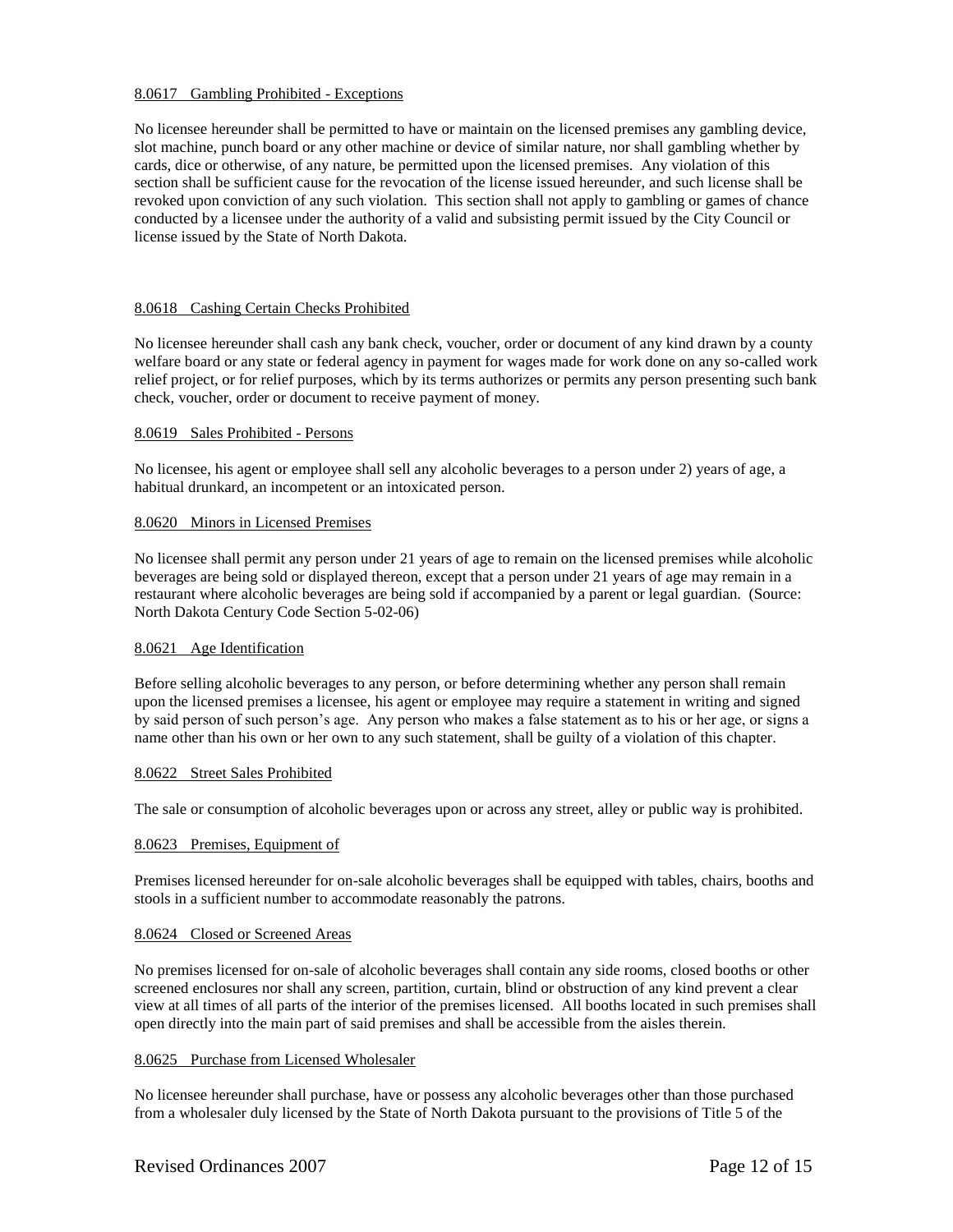North Dakota Century Code. Each licensee hereunder shall keep on file all invoices covering purchases by him of such alcoholic beverages showing the name and license number of the wholesaler. Such records shall be retained in the possession of the licensee and shall be at all times open to inspection by any police officer or peace officer of the State of North Dakota.

## 8.0626 Toilets Required

Premises where an on-sale license is granted must be equipped with adequate and sufficient lavatories and toilets, separately maintained for men and women, and kept in a clean and sanitary condition. The on-sale license may be revoked when the foregoing requirements, or any other health ordinance or regulation, are not at all times strictly observed.

### 8.0627 Deliveries - Off Licensed Premises

1. It shall be unlawful for any person, firm or corporation engaged in the retail sale of liquor, beer or alcoholic beverages to make, or cause to be made any deliveries outside of the licensed place of business of beer, liquor or other alcoholic beverages to any purchaser or prospective purchaser.

2. It shall be unlawful for any person, firm or corporation to deliver by foot, carrier or motor carrier, any beer, liquor or alcoholic beverage to any person provided however, that this section shall not apply to deliveries made by a licensed wholesaler dealer to a licensed retail dealer.

## 8.0628 Termination or Revocation of Licenses

Licenses issued pursuant to this article shall be deemed cancelled and revoked and terminated upon the happening of any one or more of the following contingencies:

1. The death of the licensee unless upon application to the City Council by personal representative of the decedent, the City Council shall consent to the carrying on of the business by the personal representative.

2. When the licensee ceases business at the location licensed, unless a new location has been approved.

3. When the licensee be adjudged bankrupt.

4. When the licensee has been convicted of the violation of any provision of this article, or of the laws of the State of North Dakota pertaining to alcoholic beverages or of a felony under the laws of the United States, the State of North Dakota or of any other state of the United States.

5. When the licensee ceases to possess the qualifications required of an applicant for a license.

6. When the license or permit of the licensee from the United States Government or the State of North Dakota to sell alcoholic beverages at the location licensed has been terminated or been revoked.

7. When the licensee ceases to be a legal bona fide resident and citizen of the State of North Dakota.

License issued pursuant to this ordinance may, in the discretion of the City Council, be either revoked or suspended for such period of time as deemed appropriate, upon the following grounds:

1. When the licensee has been convicted of violating any of the provisions of this article.

2. When the business of the licensee at the location licensed shall be conducted in violation of health or sanitary regulations or other ordinances.

3. When the licensee, if an individual, or one of the partners, if the licensee be a partnership, or one of the officers or the manager if the licensee be a corporation, be convicted in the municipal court of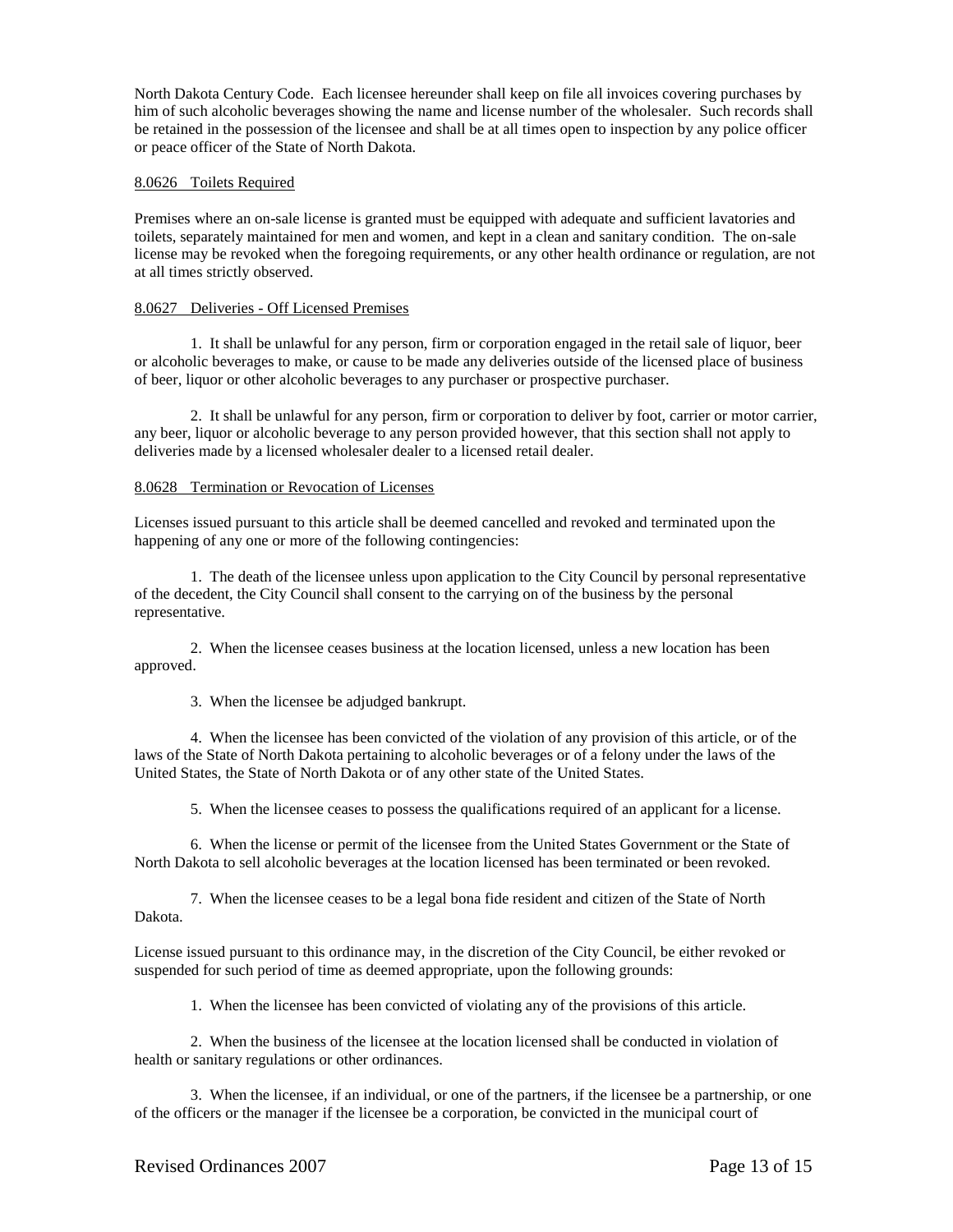drunkenness or disorderly conduct, or if any appeal be taken from such conviction then when such conviction be sustained by the higher court or courts.

Such causes as are hereinbefore detailed shall not be deemed to be exclusive and such license may also be cancelled and revoked or suspended at any time by the City Council for any cause deemed to be sufficient cause and justified by reason of public health or public morals. Such termination shall be subject only to review by the courts of the State of North Dakota.

When any license is terminated or revoked for cause, or the licensee voluntarily ceases his business, no portion of the license fee previously paid shall be returned to the licensee or to anyone claiming under or through him.

### 8.0629 Penalties

Any person, firm, corporation or association violating any of the provisions of this article shall upon conviction thereof, be subject to a fine of not to exceed one thousand dollars (\$1,000.00), or to imprisonment of not to exceed thirty (30) days; or in the discretion of the court to both such fine and imprisonment; and in addition to both such fine and imprisonment all powers, right and privileges given by any license granted under the terms of this article may be terminated or revoked in accordance with section 8.0628.

## **ARTICLE 7 - Shows, Carnivals and Circuses**

### 8.0701 License Required

No person, firm, association or corporation shall exhibit or cause to be exhibited or assist in exhibiting any natural or artificial curiosity or conduct a circus, menagerie, tent show, carnival or carnival show, continuous theatrical performance, shooting gallery or other like exhibition without first obtaining license from the City.

### 8.0702 Fees for

The fees to secure license to conduct the exhibitions mentioned in the foregoing section shall be as set in the Fees and Rates Resolution.

In addition to the above fees, any carnival or circus granted a license shall deposit with the City Auditor cash bond in the amount of \$500.00 guaranteeing that the premises upon which such carnival or circus is located shall be cleaned after the showing of such carnival or circus to the satisfaction of the Public Works Superintendent and upon certification of the Public Works Superintendent to the City Auditor that the same has been done said cash deposit shall be returned to the licensee. Provided, further, that in addition to such fees, an additional fee in an amount set in the Fees and Rates Resolution, shall be paid at the time of obtaining license to provide for fire and police protection and additional policing in connection with the showing of such carnival or circus.

## **ARTICLE 8 - Validity**

## 8.0801 Validity

If any section, part, article or provision of this chapter or the application thereof to any person, firm, corporation or association or to any circumstances shall be held to be invalid for any cause whatsoever, the remainder of this ordinance or the application to persons, firms, corporations or circumstances other than those as to which it is held to be invalid, shall not be affected thereby, and shall remain in full force and effect as though no part thereof had been declared to be invalid.

## **ARTICLE 9 - Penalty**

### 8.0901 Penalty